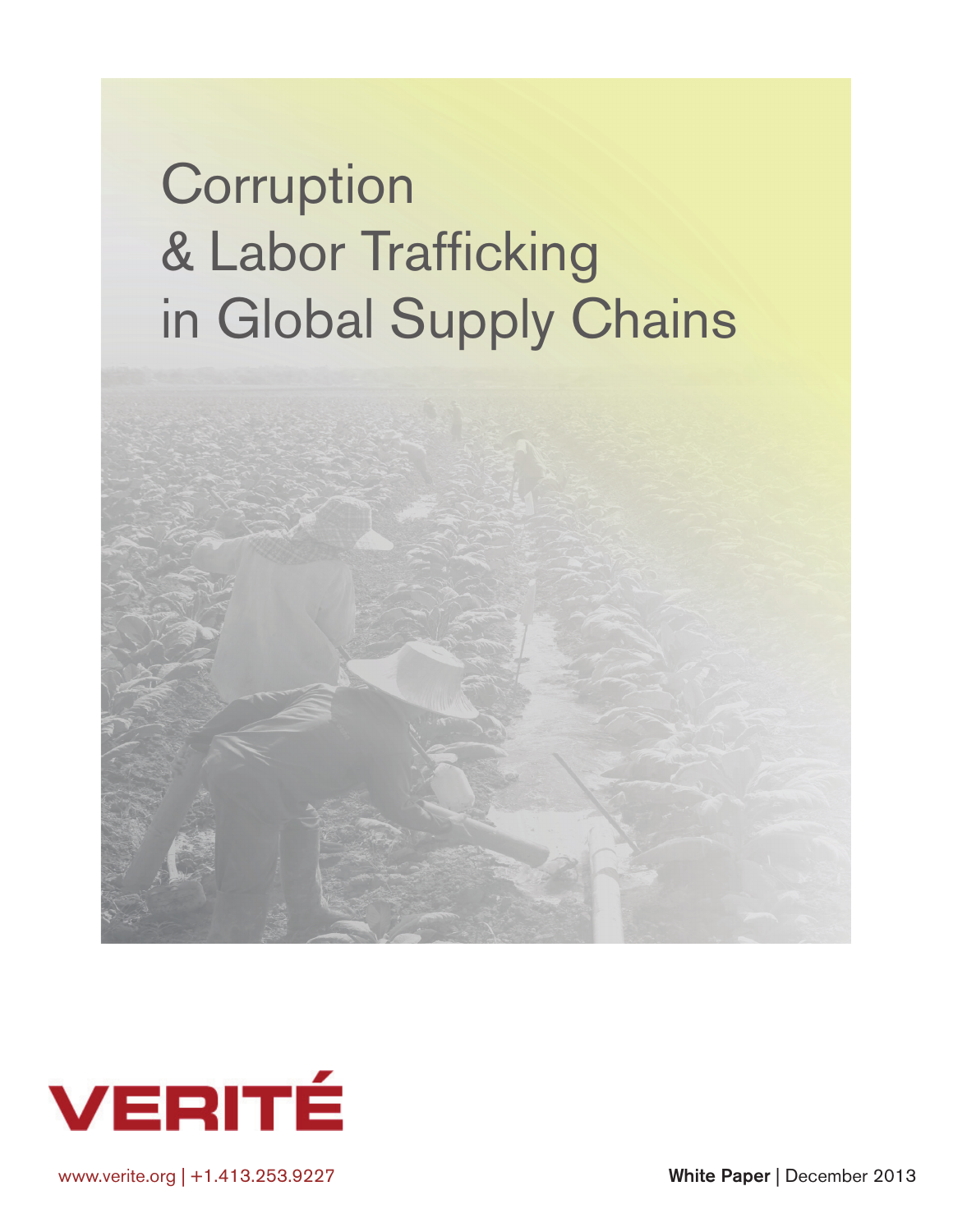# **Corruption & Labor Trafficking in Global Supply Chains**

In this white paper, Verité outlines how trafficking-related activities in global supply chains include corruption, bribery, and other conduct that could result in liability for companies subject to Foreign Corrupt Practices Act (FCPA) jurisdiction. It also provides guidance on how and where companies should respond to the specific compliance risks associated with labor trafficking.

Verité's on-the-ground research, risk assessments, and monitoring work in global supply chains routinely uncover situations where unethical labor brokers and corrupt government officials are instrumental in greasing the wheels of labor trafficking. The foreign subsidiaries, franchisees, joint ventures, and suppliers of global multinationals who end up employing trafficked migrant workers frequently express ignorance of the continuing—and largely hidden scourge of modern day slavery that affects over 20 million people.

Is there a direct connection between the corrupt practices occurring in the foreign migrant labor supply chain and the type of red flags associated with human trafficking and forced labor? Yes. These red flags include: deception regarding employment terms and conditions, illegal or unethical placement fees charged to foreign contract workers, unexplained fees and costs, lack of transparency, and workplace practices such as passport retention and "runaway insurance" deposits.

It is becoming increasingly clear that the routes and mechanisms used by traffickers to subject vulnerable foreign contract workers to forced or bonded labor exposes certain U.S. and even foreign companies and persons to potential liability under the FCPA.

#### **The Foreign Corrupt Practices Act**

The FCPA has two primary sections. The first section makes it illegal to bribe foreign officials, and the second section imposes record keeping and internal accounting requirements upon publicly traded U.S. companies. The FCPA's anti-bribery provisions make it illegal to bribe foreign officials in order to obtain or retain business or to secure any improper advantage. Specifically, the FCPA prohibits payments, offers or gifts of money or anything of value, with corrupt intent, to a "foreign official." The Department of Justice (DOJ) and Securities and Exchange Commission (SEC), who enforce the FCPA, construe its requirements very broadly.

The DOJ's recently issued guidance on the FCPA reaffirms that payments to foreign government officials such as border control, immigration or law enforcement to gain an improper business advantage or to secure or maintain business can give rise to liability regardless of whether there was actual knowledge of wrongdoing or purposeful avoidance of such knowledge. The FCPA makes it clear that "willful blindness" or "deliberate indifference" to red flags will be sufficient to establish criminal knowledge of corrupt practices.

U.S. companies including foreign subsidiaries, franchisees, joint venture entities, or even suppliers that use third party employment agencies or labor brokers run the risk of potential FCPA liability. The risk arises from the fact that these entities rely on employment agencies and labor brokers who must interact with foreign officials

"Corruption is a global problem. In the three decades since Congress enacted the FCPA, the extent of corporate bribery has become clearer and its ramifications in a transnational economy starker. Corruption impedes economic growth by diverting public resources from important priorities such as health, education, and infrastructure. It undermines democratic values and public accountability and weakens the rule of law. And it threatens stability and security by facilitating criminal activity within and across borders, such as the illegal trafficking of people, weapons, and drugs. International corruption also undercuts good governance and impedes U.S. efforts to promote freedom and democracy, end poverty, and combat crime and terrorism across the globe."

—A Resource Guide to the U.S. Foreign Corrupt Practices Act (by the Criminal Division of the U.S. Department of Justice and the Enforcement Division of the U.S. Securities and Exchange Commission)

to obtain work and travel permits, visas, etc. Any interaction with a foreign official creates potential for exposure under the FCPA. Outsourcing of the employment and management of foreign contract workers by a supply chain participant will not insulate a company from potential FCPA liability where corrupt payments result in an indirect or direct benefit such as cheap migrant labor.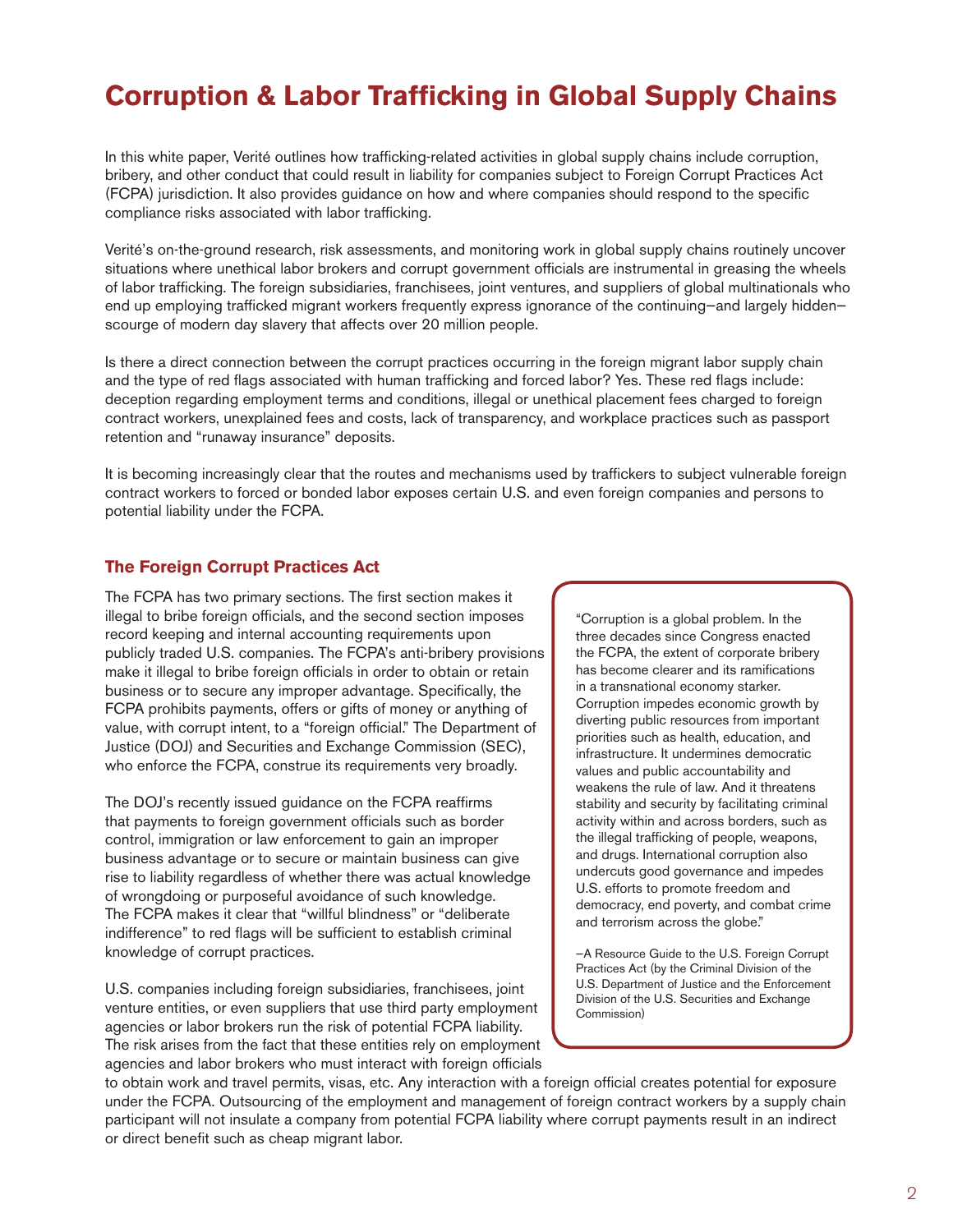It is important to note that under the FCPA, a parent company may be liable for bribes paid by its subsidiaries, agents and others working on its behalf under a variety of legal theories, including traditional agency principles. This means that a U.S. company can be held accountable for the actions or failures of its subsidiaries, agents, employees, and its U.S. officers and directors can also be held personally liable.

# **Labor trafficking-related activities that violate the FCPA**

Companies subject to the FCPA need to understand that the agents and brokers they hire may be paying bribes to an assortment of players in the foreign labor supply chain including sub-agents and labor department officials involved in immigration, border control, and law enforcement. Often these commissions or bribes may be funded by excessive fees charged to workers which are almost invariably illegal and so excessive that workers take on considerable debt at usurious interest rates in order to secure what they were fraudulently led to believe would be well paying contract jobs. The unfortunate workers who have been deceived end up in a forced or bonded labor situation, effectively and commonly working for free for months or even years to pay off their debt, often to the very "agents" who engineered their exploitation in the first instance. Moreover, kick-backs are frequently paid to those in the workplace who choose the agent or broker over others, thus creating the potential for liability under other applicable laws and regulations, including those laws and regulations that target commercial bribery.

The DOJ consistently takes the position that FCPA responsibilities extend to a wide range of third parties in supply chains including agents, business partners and even suppliers where an "improper business advantage" accrues to the U.S. connected company. The concept of improper business advantage is very broadly defined and can include indirect or direct financial benefits such as cheap labor used in the manufacture of its products. Companies cannot afford to ignore signs that suppliers, agents, or intermediaries may be engaged in traffickingrelated activities that violate the FCPA. Avoiding knowledge of the conduct of third parties in the supply chain will not reduce a company's potential liability.

#### **The nexus between corruption and labor trafficking is not new**

There is a high correlation between public sector corruption and trafficking in persons for labor exploitation. Many sending countries that Verité knows to be labor trafficking hot spots, including Indonesia, Thailand, Vietnam, Bangladesh, India, Myanmar, Nepal, Mexico, Guatemala, Ecuador, and the Philippines also rank among the lowest on Transparency International's 2012 Corruption Perceptions Index. Globalization and the opening up of new markets and borders generates a supply of migrant workers eager to escape poverty and unemployment in their home sending countries and meet the labor shortages in receiving countries in Southeast Asia and the Middle East in particular. This supply-demand equation creates a "high return-low risk" venture for labor traffickers. Labor trafficking is an insidious and often hidden abuse. Victims are rarely identified and few offenders ever held to account.

According to a research study undertaken by Zhang and Pineda (2008), the presence of corruption in a country is a significantly stronger predictor of human trafficking than other poverty-related causes. The study revealed that corruption was the only variable that consistently correlated closely with the U.S Department of State Trafficking in Persons (TIP) annual ranking report of countries, and was statistically significant. If Transparency International's 2012 Corruption Perceptions Index map is overlain with findings of the U.S State Department's 2012 TIP report, the result is a clear visual connection between corruption and trafficking—the majority of the most corrupt states (shaded in dark red in Figure 1 on the next page) also appear on the State Department's list of countries with severe human trafficking issues.

It is estimated that trafficked workers generate \$32 billion annually in illicit profits for perpetrators. According to the ILO, labor trafficking is the third most lucrative global criminal enterprise behind illegal drugs and arms. Both public and private sector corruption facilitates and obscures the abuse of vulnerable foreign migrant workers and directly contributes to the growth of a transnational criminal enterprise, increasingly run by regional and global networks.

From a global perspective, the United Nations Office on Drugs and Crime states unequivocally that "trafficking in persons and corruption are closely linked criminal activities."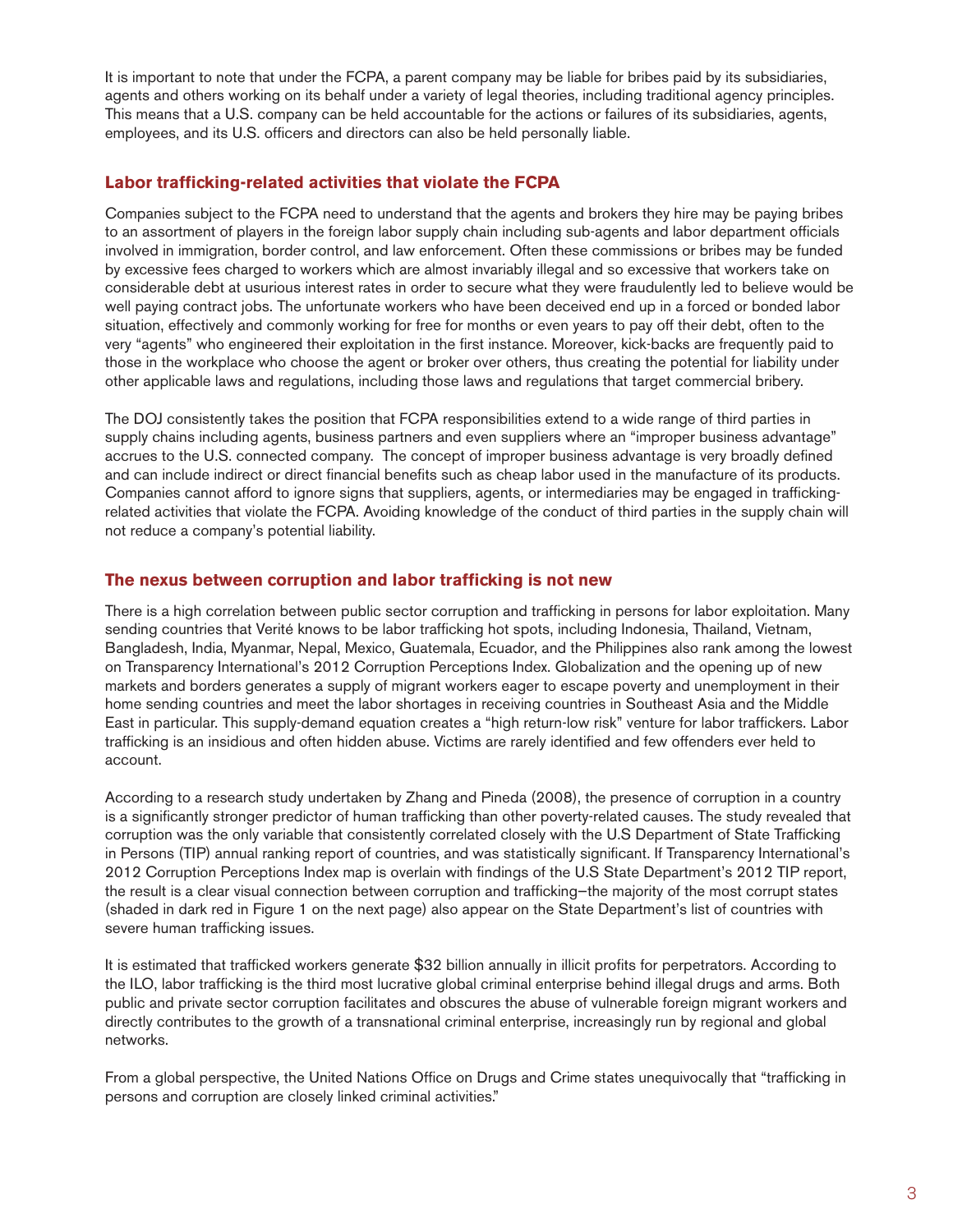

# **Corruption in "sending" countries**

Nepal provides an example of how corruption links with trafficking. In that country, to send workers abroad legally, domestic recruitment agencies must provide the Department of Foreign Employment with a "demand letter" from the receiving country employer, a guarantee letter from the recruitment agency, power of attorney, an employment contract, a service contract between the agency and the client, and evidence of life insurance. After verifying these documents, the Labor Department stamps each worker's passport signifying permission to migrate. Nepal's Foreign Employment Act 2007 regulates the operation of recruitment agencies and registered agents who facilitate the migration of foreign workers and assigns responsibility to the Department of Foreign Employment for all matters pertaining to foreign employment. According to a research study conducted on issues related to the recruitment of migrant workers from Nepal by Manandhar & Adhikar (2010), the Department has actually become a breeding ground for corruption due to overcentralization and inefficiency. These findings are consistent with Verité's 2012 report on Labor Brokerage and Nepali Migrant Workers. Each step in the process outlined above represents an opportunity to extract a bribe or corrupt payment. The study, undertaken for the World Bank, conservatively estimated that corruption in the foreign employment industry in Nepal amounted to over NPR 17.2 billion per year (USD \$194.7 million).

This endemic corruption and inefficiency pushes many migrant workers to opt for unofficial channels into foreign employment–individual or local "agents" who function outside the legal framework. A study conducted by the Asia Foundation in 2012 reveals that these unlicensed and unregulated agents work in concert with recruitment agencies in Nepal, India and other receiving countries to use fraudulent passports, visas and contract documents to smuggle migrants into manufacturing, construction and service jobs in Southeast Asia and the Gulf States. The sad irony is that in their efforts to avoid the inefficiency and corruption of the "official" route, the foreign migrant's undocumented status actually significantly increases their vulnerability to forced and bonded labor at the hands of unscrupulous agents.

Undocumented foreign migrants who enter destination countries illegally, even if trafficked, have little recourse to law enforcement if subjected to forced or bonded labor because they will likely be treated as criminals as opposed to victims. The threat of denunciation to immigration authorities or law enforcement in the receiving country often becomes the "threat or menace of penalty" that can constitute forced or involuntary labor.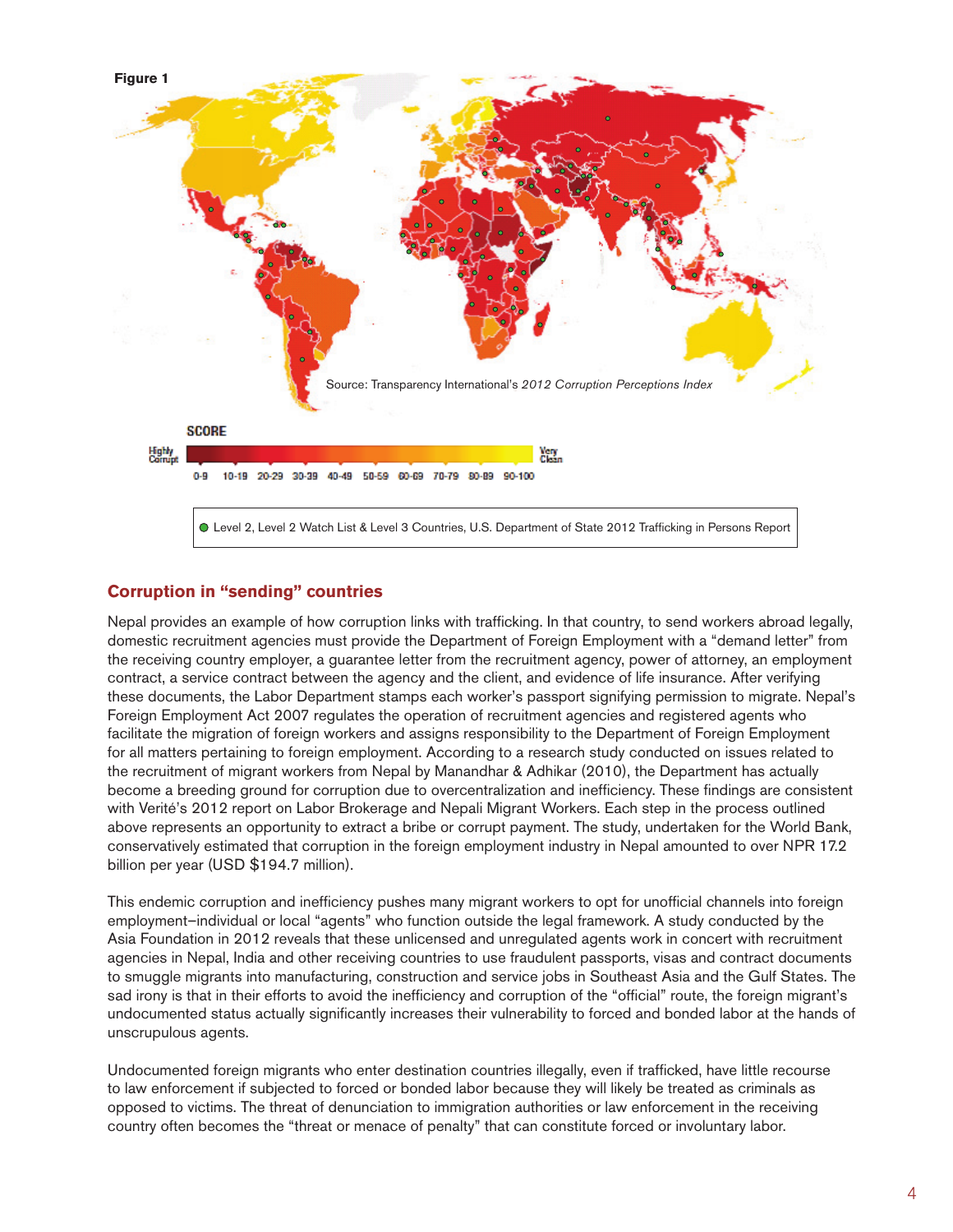#### **A transnational problem**

In May of 2012, in an attempt to decrease fraudulent broker activities and discourage corruption, the Department of Foreign Employment in Nepal made the verification of migrant workers' documents by Nepali missions abroad or by chambers of commerce of concerned countries mandatory before giving final approval to Nepali citizens to migrate abroad for work.

Malaysia is one of the largest receiving countries of migrant workers in Southeast Asia. After Qatar, it is the top destination for Nepali migrant workers who are commonly subjected to fraud and deception by Nepalese recruiters, exploitation and abuse by their Malaysian employers and brokers, and are made vulnerable due to their immigration status. In an attempt to mitigate the risk of fraudulent documentation and corrupt payments, Malaysia introduced a "calling" visa for incoming migrant workers—companies must seek permission from the Malaysian Ministry of Home Affairs to provide visas to proposed foreign contract workers.

It is highly unfortunate that these reforms have in fact created further opportunities for corrupt practices. Fraudulent demand letters—purportedly from employers in Malaysia—are used to secure calling visas, permission to migrate and ultimately work permits. The fake documents are frequently of such poor quality that they could only have been accepted if accompanied by a bribe or inducement.

Nepal is not alone. Corruption in the foreign employment sector is present in most sending countries. For example, government officials from the Philippines Overseas Employment Administration and three labor brokers were charged with trafficking 100 Filipino workers and violation of the Anti-Graft and Corrupt Practices Act in 2011. The criminal complaint alleged that the government officials accepted kick-backs for turning a blind eye to the brokers' operations and expired licenses.

#### **How corruption facilitates labor trafficking**

A typical recruitment path for migrant workers in a sending country is for legally registered agencies located in major population centers to use district or regional agents, who in turn work with unregistered sub-agents at the village level. Village agents may also have a well-developed network with agencies in transit and receiving countries and even with human resource managers, general managers, and supervisors at end-user employers.

Prospective migrant workers, many of whom are illiterate or have attained only low levels of formal education, have to prepare so many documents that it is practically impossible to complete the process without depending on the services of agents and middlemen. Innumerable documents such as birth certificates, citizenship certificates, passports, visa stamps, work permits, contract letters, health certificates, insurance, training certificates, orientation certificates, air tickets, and parental approval (in the case of female workers from some countries) have to be prepared before departure. Unscrupulous agents buy fake documents on the black market and bribe government officials to facilitate the efficient and profitable flow of migrant workers.

Labor brokers or agents in the supply chain frequently collude with corrupt government officials to enable the physical transportation of foreign migrants. In countries like Thailand, for example, where the border provinces contain a high concentration of immigration and police checkpoints, it would be practically impossible to transport migrants by land to workplaces without the cooperation of corrupt government officials. Corruption can amount to bribes to turn a blind eye or, in some cases, corrupt officials partnering with or even leading broker operations. An ILO study conducted in 2006 directly implicates police officers in some countries of transporting illegal migrants to workplaces.

# **Corruption in receiving countries**

Employers in receiving countries frequently auction off contracts for the recruitment and selection of foreign contract workers. Contracts are awarded to the agencies that can supply foreign contract labor at the lowest cost. In many cases, the agencies do not charge the employers any fees for the recruitment and selection of foreign contract workers. Verité frequently uncovers situations where facility management personnel allegedly accept illicit payments from agents or brokers offering their services as a contract labor provider.

This auction process adversely affects workers' wages, because agencies try to outbid each other to provide the largest amount of workers at the lowest hourly cost to employers. Nepali law, for example, establishes that workers cannot be sent abroad for jobs paying below the minimum wage set by the Nepali government. To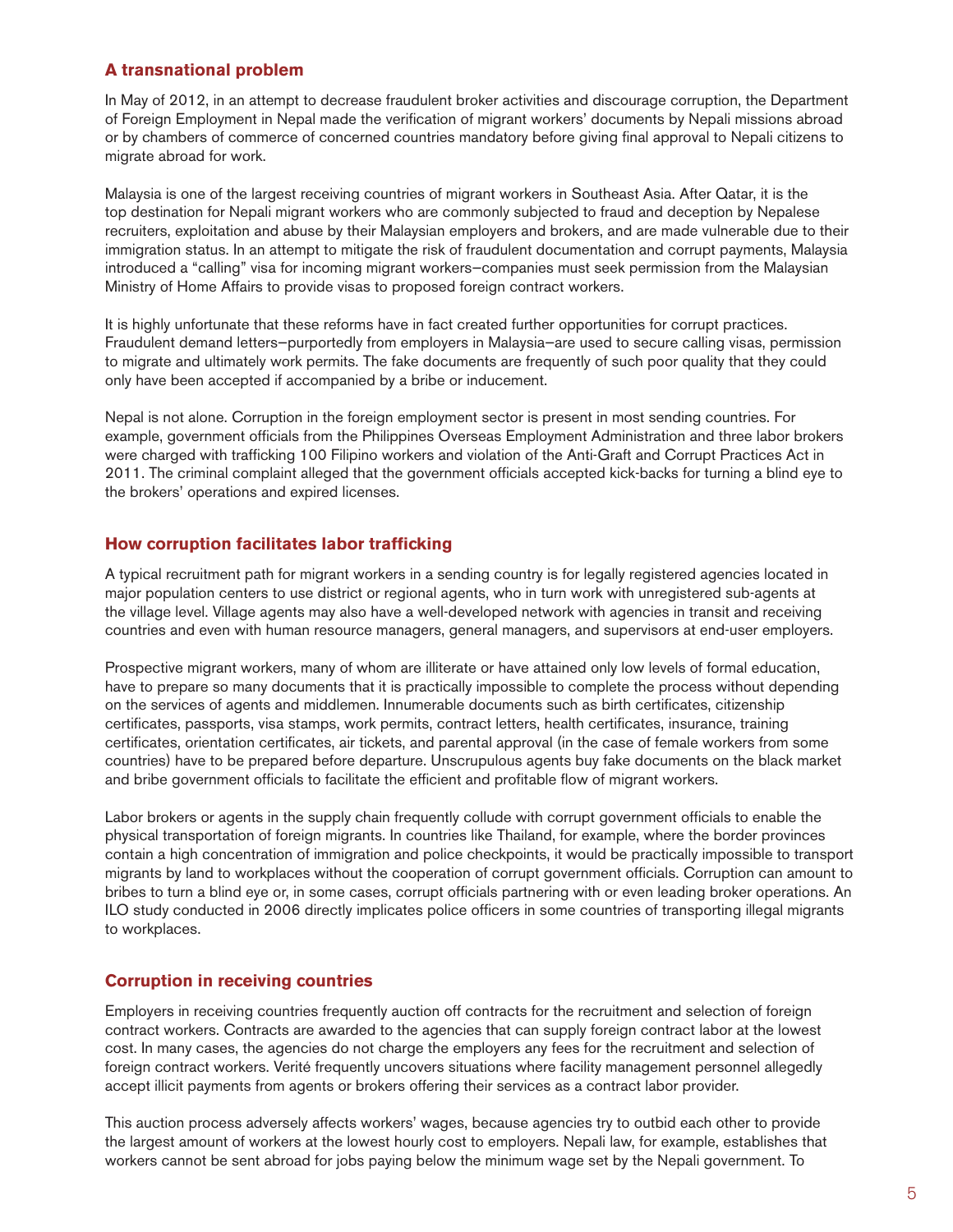circumvent these regulations, agencies in Nepal bribe Labor Department officials to approve the applications of workers who will be earning less than the legal minimum wage or use fraudulent contracts to secure Labor Department approval and immigration clearance. Upon arrival in the destination country, workers are required to sign a different contract by the receiving country broker with less favorable terms and conditions and are told that the Nepali contract is not valid. Contract substitution like this is a major red flag indicator of forced or bonded labor.

Some of the inherent features of foreign employment transactions make them highly susceptible to corruption. The one-off nature of the transaction, involvement of unknown foreigners living in distant places, the maze of bureaucracy in the preparation of travel documents, involvement of layers of middlemen and agents, tight deadlines, and informality of the transactions all create a ripe environment for corruption. The foreign migrant employment process is further complicated by the limited supply and high demand for jobs in receiving countries. Corruption in countries like Nepal, India, Bangladesh, Indonesia and the Philippines is a root cause of the forced and bonded labor that occurs in the factories and on the farms and plantations of receiving countries in Southeast Asia and the Middle East in particular, which also have high levels of corruption.

#### **How should companies respond?**

The FCPA significantly affects the way companies subject to the Act do business abroad. Major companies whose subsidiaries or third party agents paid bribes to foreign officials have been the subject of criminal and civil enforcement actions, resulting in large fines and suspension and debarment from federal procurement contracts. In some cases, employees and officers have been imprisoned. FCPA investigations often cost tens of millions of dollars.

A tailored risk assessment is the first step in detecting and preventing human trafficking and forced labor in an extended global supply chain as well as the FCPA exposure that such practices create. Companies should understand not only their product supply chain, but also the labor supply chain that feeds workers into those factories and farms. It is important

In 2012, 12 companies settled FCPA enforcement actions, paying a total of \$259.4 million in fines and penalties. Sixteen individuals were sentenced to prison. In 2011, 15 companies paid \$508.6 million; in 2010, 23 companies paid \$1.8 billion; in 2009, 11 companies paid \$644 million; and in 2008, 11 companies paid \$890 million.

to focus on high risk countries where subsidiaries, franchisees, and top tier suppliers or subcontractors have operations involving commodities, components or services associated with human trafficking and forced labor. These abuses are complex, and their manifestation is frequently subtle and hidden—particularly where there are subcontractors, business agents, or labor brokers in the supply chain.

In order to assess the potential exposure to human trafficking and forced labor in their supply chain and the attendant FCPA risk, companies first need to understand the enabling or risk factors such as a concentration of migrant labor from certain sending countries and the presence of labor brokers deep in the supply chain. Companies must also be vigilant in watching for red flags such as excessive or above-market fees, or business conducted in countries with a significant reputation of corruption.

Foreign Contract Worker (FCW) risk assessments conducted by Verité for major global companies routinely uncover trafficking and labor abuses, particularly in Southeast Asia and the Middle East. These confidential comprehensive risk assessments of foreign subsidiaries, franchisees, and supplier operations in a wide variety of sectors frequently identify numerous violations of business and ethics codes of conduct and host country law. Workers pay illegally high recruitment fees funded by loans, are forced to accept unlawful terms and conditions of employment, are deceived about the type of work and where they will be working, have their passports confiscated, and cannot voluntarily terminate their contract without incurring significant financial penalties.

# **Oversight of third party labor providers is key**

Focused risk assessments should examine the foreign entity's contract labor arrangements. Lack of an effective process for the selection, evaluation and oversight of recruitment agencies and labor outsourcing providers at all stages of the labor supply chain almost inevitably leads to both legal and code of conduct non-compliances, and is closely correlated with the presence of indicators of forced and bonded labor in facilities that employ foreign migrant workers. Host country employment agencies or labor providers frequently use long-term source country "partners" to pool and select foreign contract workers. Providers in the receiving country invariably claim that they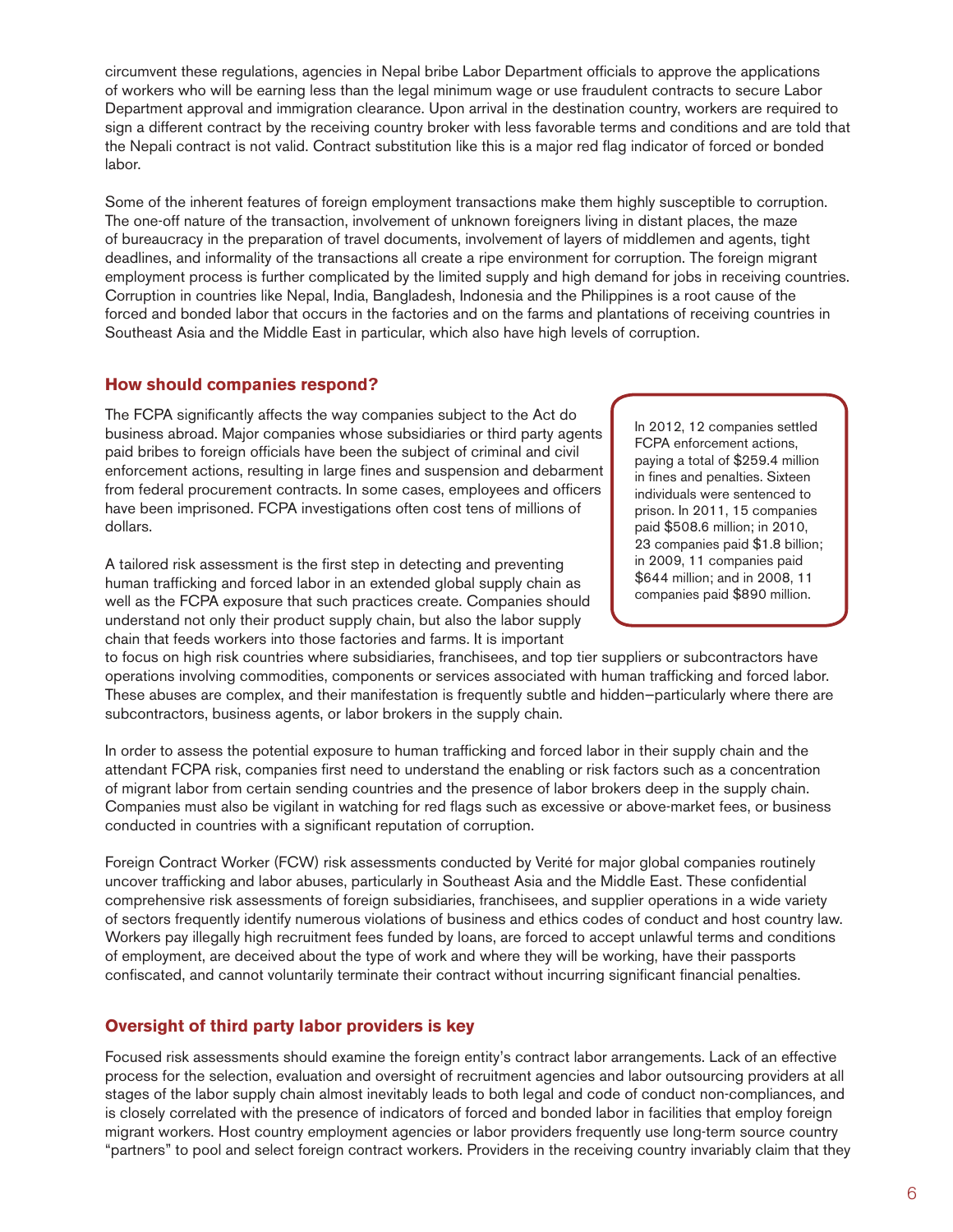are not aware of the process undertaken by their source country partners in the recruitment and transit phases. Facility contracts with their providers rarely address these third party relationships nor effectively hold providers accountable for legal or code violations.

The informal networks that populate most foreign migrant labor supply chains create the environment and opportunity in which both public and private corruption flourish at the expense of vulnerable workers. In order to adequately identify and evaluate the risk of liability under the FCPA, companies need to ensure that they trace the labor supply chain back to the source country from the facilities where workers are subjected to fees and deposits, passport retention, penalties for early termination, restricted movement and other red flag practices. Holding foreign subsidiaries, franchisees and suppliers accountable for the entire foreign contract labor supply chain is the single most effective step a company can take to mitigate the risk of FCPA liability for corrupt practices associated with labor trafficking.

#### **An emerging compliance regime**

Supply chain transparency for companies with extended global supply chains is becoming increasingly important as consumers, stakeholders and governments demand details of the systems and sources that deliver goods and services.

The California Transparency in Supply Chains Act 2010, which applies to manufacturers and retailers with global annual revenues of over \$100 million that do business in California, requires companies to disclose actions taken to detect and address the presence of forced labor and human trafficking in their supply chains. The Executive Order "Strengthening Protections against Trafficking in Persons in Federal Contracts," signed by President Obama in September 2012, will require federal contractors and subcontractors to take specific proactive preventive measures to detect and eliminate human trafficking and forced labor in their supply chains. Compliance with these measures is revealing the presence of corruption and bribery in global supply chains.

This emerging regulatory regime converges with anti-corruption and anti-bribery compliance in a way that makes it vital that companies subject to the FCPA incorporate labor trafficking and forced labor into their overall compliance programs.

# **Who is Verité?**

Verité is an international not-for-profit training, consulting and research NGO that has been a leader in supply chain social responsibility and sustainability since 1995. For its work, Verité was the winner of the Schwab Social Entrepreneur of the Year Award in 2011 and the Skoll Award for Social Entrepreneurship in 2007.

For more information on Verité's Forced Labor and Human Trafficking Prevention Programs, please contact Declan Croucher at +1.413.253.9227 or [dcroucher@verite.org.](mailto:dcroucher@verite.org)

#### **Resources**

Verité, [Fair Hiring Toolkit](http://www.verite.org/helpwanted/toolkit) (www.verite.org/helpwanted/toolkit) Verité, [An Ethical Framework for Cross-Border Labor Recruitment,](http://www.verite.org/sites/default/files/ethical_framework_paper_20120209_PRINTED.pdf) 2012 Verité[, Forced Labor Commodities Atlas](http://www.verite.org/Commodities) (www.verite.org/Commodities)